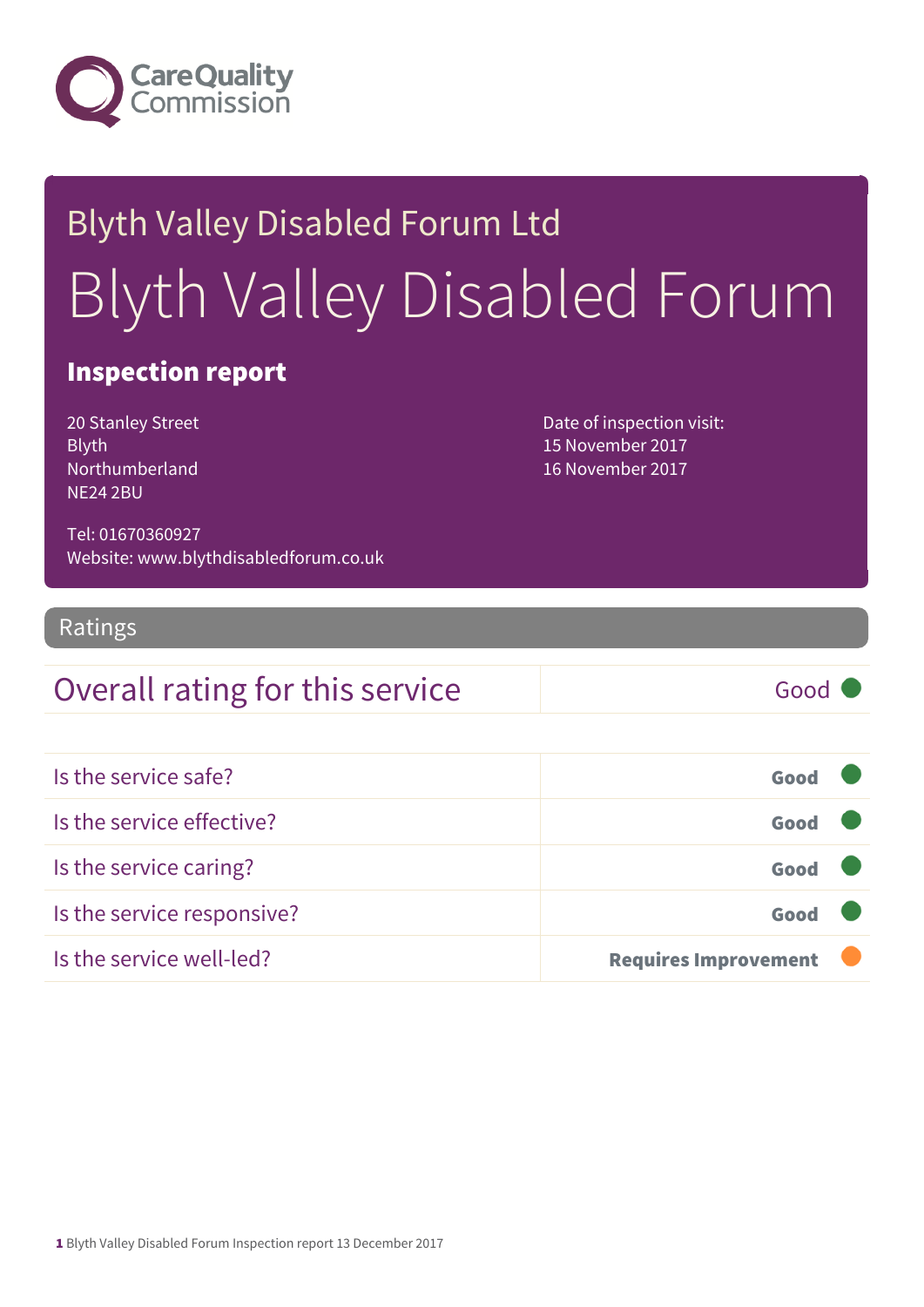### Summary of findings

#### Overall summary

The inspection took place on 15 and 16 November 2017 and was announced. This meant we gave the provider 48 hours' notice of our intended visit to ensure someone would be available in the office to meet us.

The service was last inspected by CQC on 12 and 13 August 2015, at which time it was rated good. At this inspection the service remained good.

BVDF is a domiciliary care provider and is registered to provide personal care to people who live in their own homes. The service provides care for people living in Blyth and the surrounding area. There were 250 people using the service at the time of our inspection.

The service had a registered manager in place. A registered manager is a person who has registered with the Care Quality Commission to manage the service. Like registered providers, they are 'registered persons'. Registered persons have legal responsibility for meeting the requirements in the Health and Social Care Act 2008 and associated Regulations about how the service is run.

People who used the service told us they felt safe, whilst relatives and external professionals raised no concerns about people's safety.

Staff had received appropriate medicines and safeguarding training and demonstrated their knowledge during the inspection.

A lone worker policy was in place and staff felt supported and safe. An out-of-hours phone number was in place for staff.

Environmental and person-specific risks were initially assessed and reviewed regularly.

There were sufficient numbers of staff were on duty to meet the needs of people who used the service. Care visits were planned by a team of co-ordinators and missed calls were extremely rare. Rota planning did not always factor in travel time, meaning there were on occasion small delays experienced by people. We have made a recommendation about rota planning.

Pre-employment checks such as with the Disclosure and Barring Service were in place to ensure staff were suitable to work with potentially vulnerable people.

Training included safeguarding, moving and handling, infection control, health and safety, first aid and dementia awareness. The induction was sufficiently detailed and gave staff a grounding in the provider's policies as well as best practice.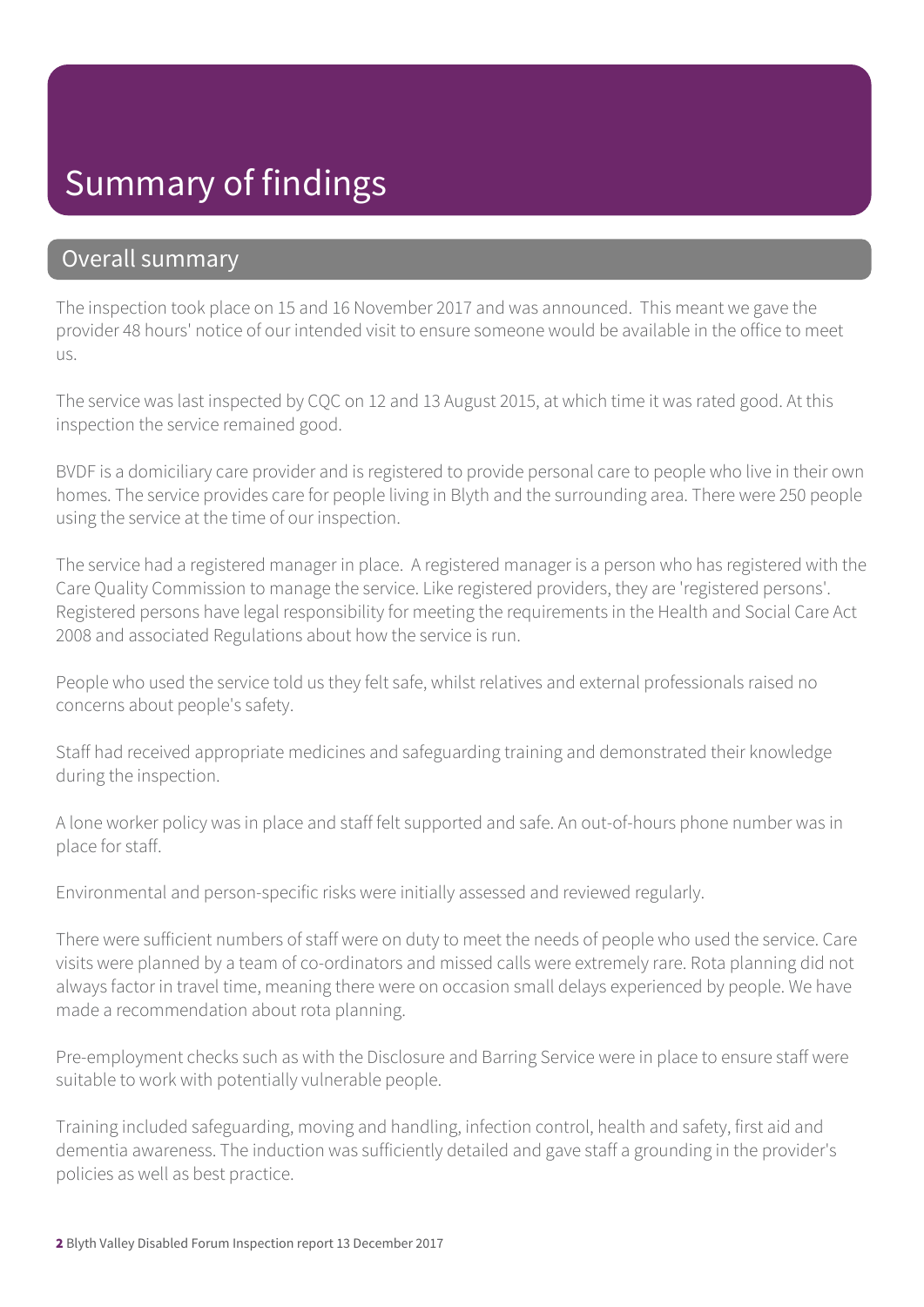Staff liaised well with external healthcare professionals to support people when their needs or preferences changed.

People who used the service confirmed their consent was sought at all stages of care and that they were involved in the care planning process. Care plans were regularly reviewed and people and their relatives confirmed they were involved. Care documentation however did not always clearly record whether people had consented to the care plan which was in place.

People who used the service, relatives and healthcare professionals told us staff were caring, compassionate and treated people with dignity, respect and sensitivity.

People who used the service and staff confirmed they received generally good levels of continuity and that they were given a rota each week so they knew who would be visiting them.

Staff had received training in the Mental Capacity Act 2005 (MCA) and displayed a good understanding of presuming capacity and communicating well with people to ensure they were able to make their preferences and interests known.

Staff were well supported through regular supervisions, appraisals and ad hoc support by care co-ordinators and the managers of the service.

People who used the service and healthcare professionals told us staff were accommodating to people's changing needs and preferences, for instance late changes to visit times.

People who used the service knew how to complain should the need arise and we saw this information was provided to all people who began using the service. Where a complaint had been made it had been responded to comprehensively.

The registered manager, deputy manager and care co-ordinators were described in positive terms by people who used the service and care staff.

We found auditing and quality assurance systems required improvement, with insufficient managerial oversight of completed care records. Other systems were in place to scrutinise staff practice, such as unannounced spot checks. We have made a recommendation about auditing.

Morale amongst staff was good and the culture was an open one where the management listened to staff and acted on suggestions or concerns.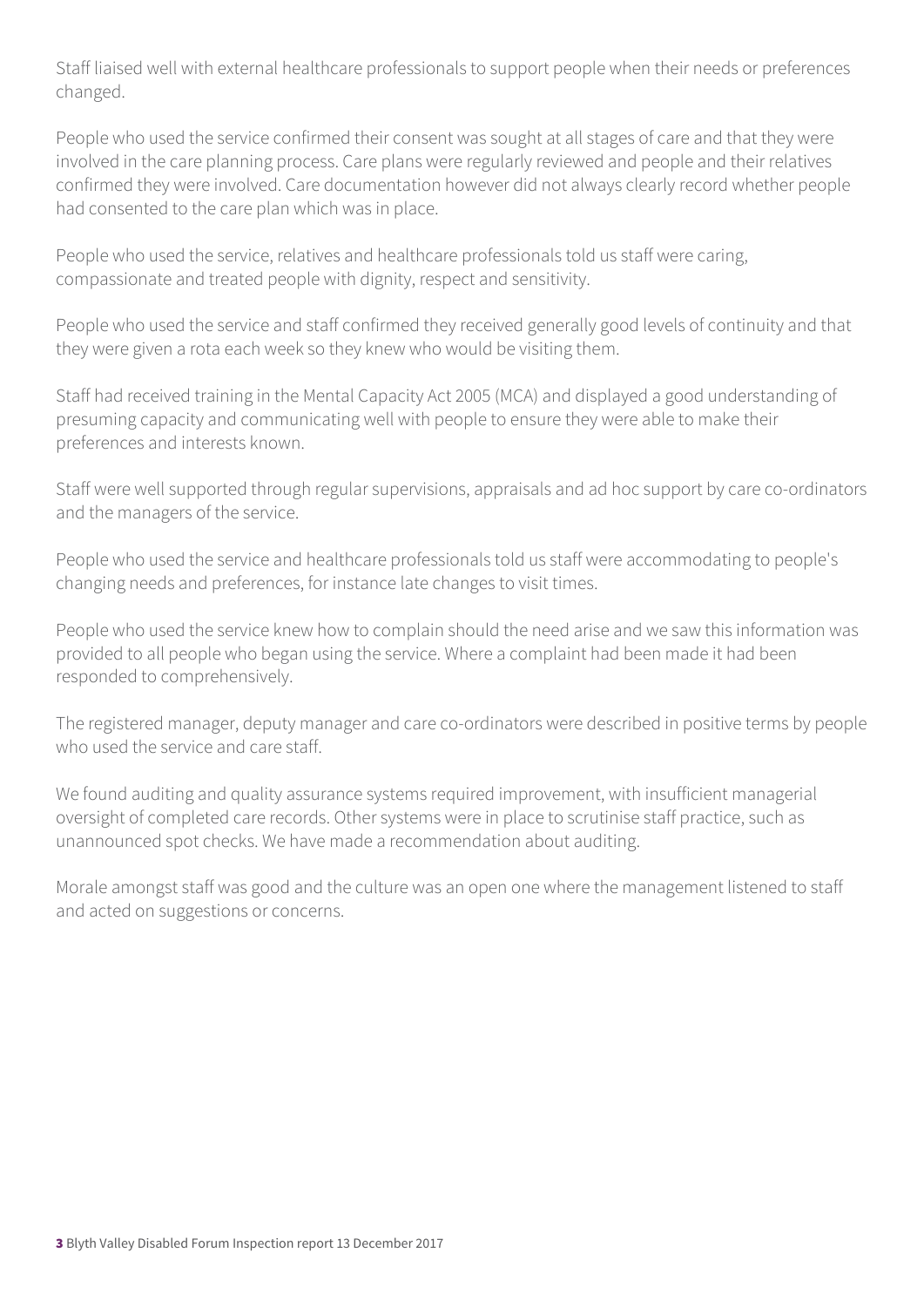#### The five questions we ask about services and what we found

We always ask the following five questions of services.

| Is the service safe?                                                                                                                                              | Good                        |
|-------------------------------------------------------------------------------------------------------------------------------------------------------------------|-----------------------------|
| The service remained good.                                                                                                                                        |                             |
| Is the service effective?                                                                                                                                         | Good                        |
| The service remained good.                                                                                                                                        |                             |
| Is the service caring?                                                                                                                                            | Good                        |
| The service remained good.                                                                                                                                        |                             |
| Is the service responsive?                                                                                                                                        | Good                        |
| The service remained good.                                                                                                                                        |                             |
|                                                                                                                                                                   |                             |
| Is the service well-led?                                                                                                                                          | <b>Requires Improvement</b> |
| The service was not always well-led.                                                                                                                              |                             |
| Auditing procedures lacked oversight, particularly regarding<br>completed care records, whilst some documentation regarding<br>people's consent was not accurate. |                             |
| The registered manager was consistently described as<br>approachable, enthusiastic and accountable by staff and by<br>people who used the service.                |                             |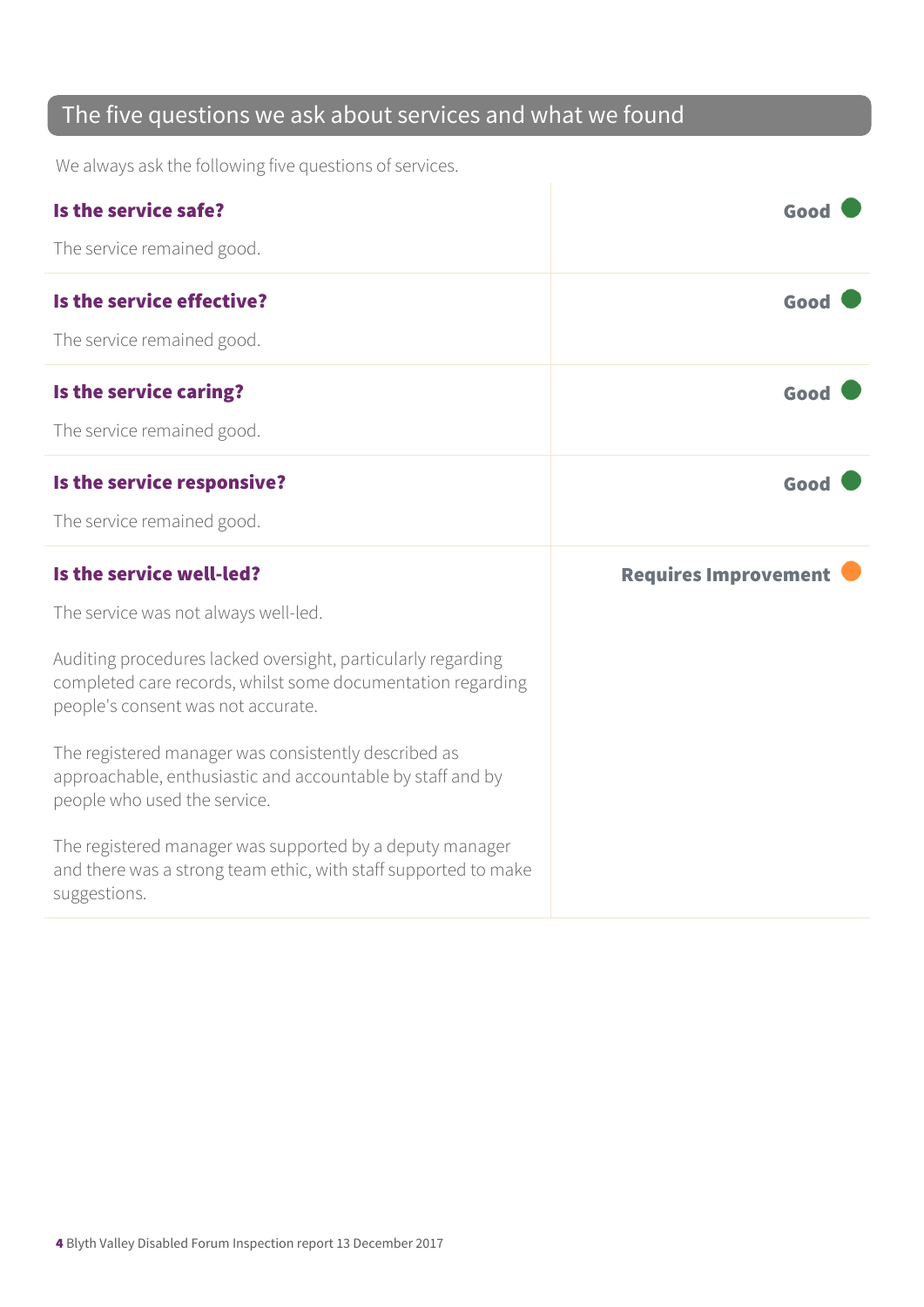

# Blyth Valley Disabled Forum Detailed findings

# Background to this inspection

We carried out this inspection under Section 60 of the Health and Social Care Act 2008 as part of our regulatory functions. This inspection was planned to check whether the provider is meeting the legal requirements and regulations associated with the Health and Social Care Act 2008, to look at the overall quality of the service, and to provide a rating for the service under the Care Act 2014.

The inspection took place on 15 and 16 November 2017 and was announced. This meant we gave the provider 48 hours' notice of our intended visit to ensure someone would be available in the office to meet us.

The inspection team consisted of one adult social care inspector and three experts by experience. An expert-by-experience is a person who has personal experience of using or caring for someone who used this type of care service. The experts in this case had experience in caring for older people.

Before our inspection we reviewed all the information we held about the service. We spoke with the local authority commissioning and safeguarding teams. We also examined notifications received by the Care Quality Commission and spoke with the local Healthwatch. Healthwatch are a consumer group who champion the rights of people using healthcare services.

Before the inspection we asked the provider to complete a Provider Information Return (PIR). This is a document wherein the provider is required to give some key information about the service, what the service does well, the challenges it faces and any improvements they plan to make. This document had been completed and we used this information to inform our inspection.

We reviewed questionnaires sent out by CQC to people who used the service, their relatives, staff and external professionals and incorporated this into our inspection planning.

During the inspection we reviewed five people's care files, looked at a range of staff records and policies and procedures. We contacted thirteen people who used the service and eighteen relatives. We also spoke with nine members of staff: the registered manager, the deputy manager, three co-ordinators, one administration officer and three care staff. We also spoke with two external healthcare professionals.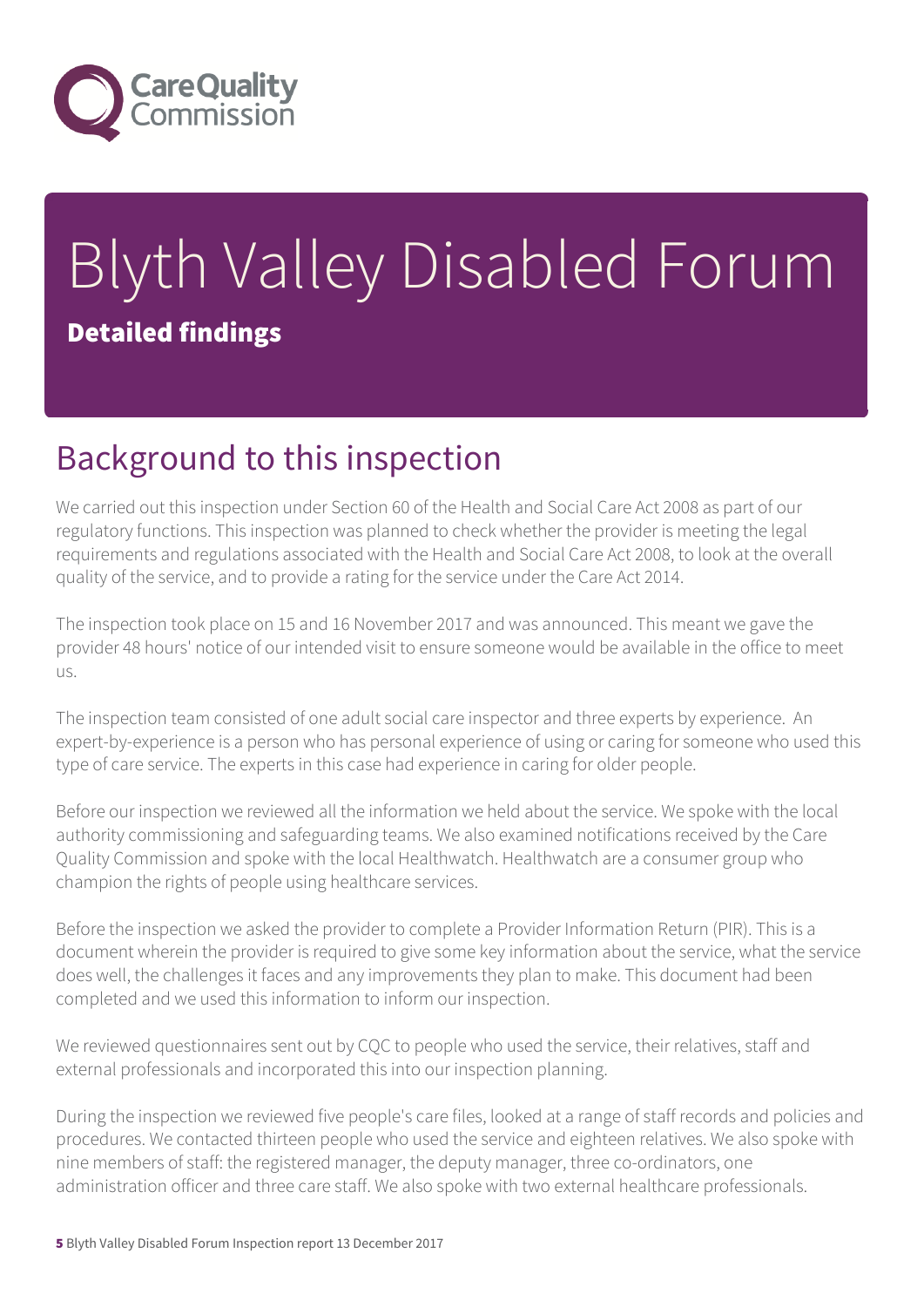# Our findings

Feedback from people who used the service and their relatives was consistent in that there were no concerns raised about people's safety. Staff were described as trusted and dependable and people felt safe in their presence. One person said, "They come through the week, once a day, and I know them all. I've had them for years and I have no concerns." One person's relative told us, "I'm absolutely sure she is safe as they are so good with her."

Questionnaires returned to CQC by people who used the service were similar in nature, with none of the 22 respondents raising concern about staff ability to protect them from abuse or harm.

The only area of concern highlighted in the pre-inspection questionnaires was that a small proportion of people who used the service felt staff did not always do all they could to prevent infection control (for instance using hand gels or protective wear). None of the people we spoke with or their relatives had a concern. When we spoke with the registered manager about this they showed us how staff were reminded regularly about the need to adhere to infection control procedures and spots checks were in place to ensure staff adhered to guidance and used personal protective equipment, such as gloves and aprons, appropriately.

These unannounced spot checks of staff were undertaken regularly to ensure they acted professionally, for instance wearing the uniform, arriving on time, wearing protective equipment such as gloves or aprons where appropriate, and cared for people appropriately, for instance demonstrating an understanding of people's medicinal needs and supporting them.

People who used the service and relatives we spoke with confirmed they had never experienced a missed call and we found the provider ensured there were sufficient staff to meet people's needs. People said, "No complaints about them – they're always on time," and, "They generally turn up on time and the office are in touch if not." Some people we spoke with confirmed there could be small delays when other calls ran over or there were unexpected circumstances, but no one we spoke with had concerns about a call being missed. There were three care co-ordinators in place to ensure staff were able to attend planned care visits and, where there were unexpected delays or problems, we saw evidence appropriately trained co-ordinators had attended care visits. This was a small proportion of calls. People were not therefore at risk of neglect through missed calls.

Staff had been trained in the administration of medicines and we found no errors in this regard in the documentation we reviewed. The service had specific supporting documentation in place to help staff, with individual colour coded plans for time-specific medicines and topical medicines. The service did not use body maps in the administration of topical medicines but we saw care plans contained suitably detailed descriptions of whereabouts on a person's body the cream should be applied. The registered manager agreed to review this process to establish if body maps would be more effective for staff and reduce risks of medicines errors.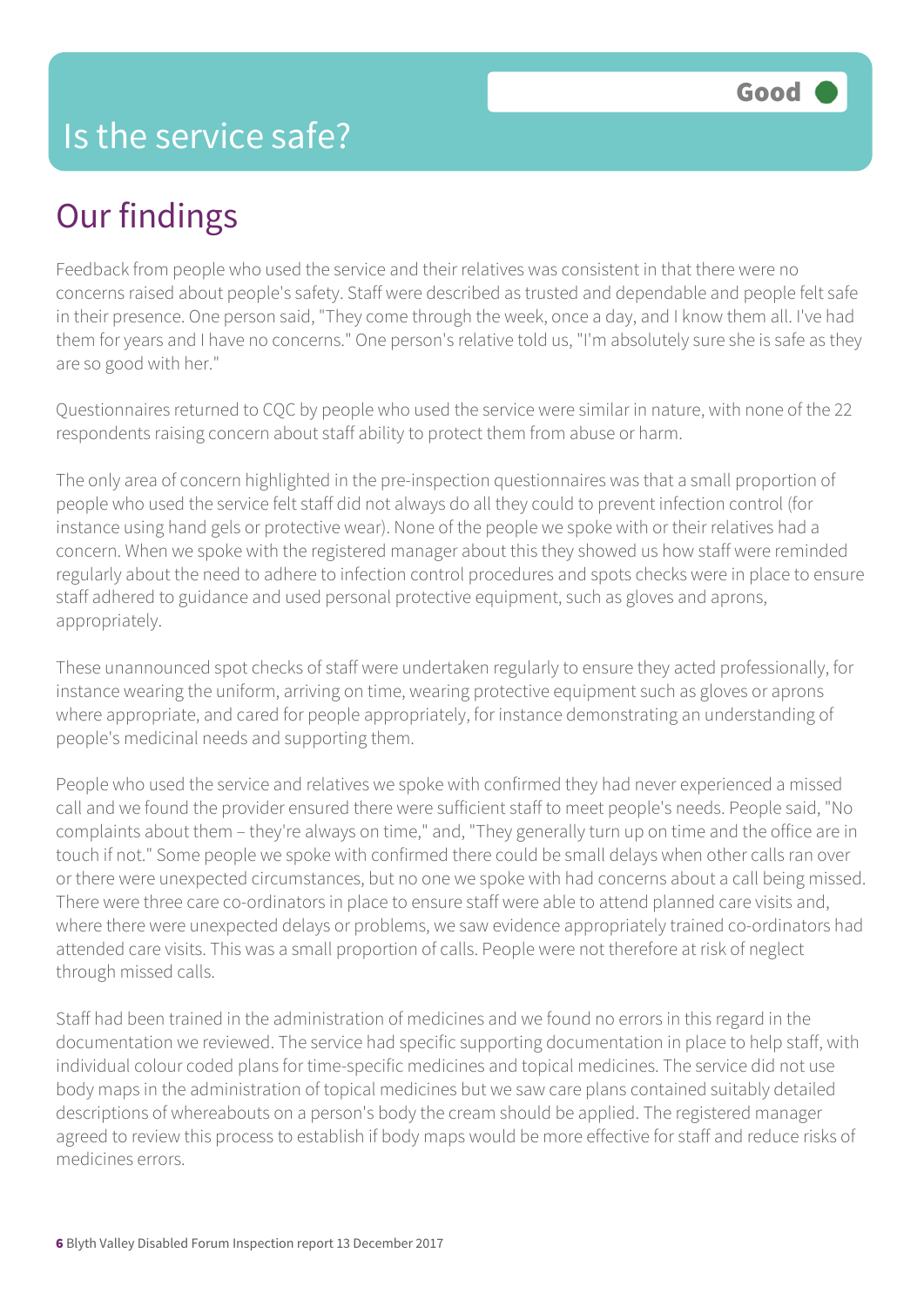The medicines policy had not been amended to ensure it was in line with recent guidance from the National Institute for Health and Care Excellence. For instance, there were ambiguous phrases about staff 'prompting' or encouraging people to take medicines, rather than making it clear that staff were responsible for administering medicines. The registered manager was aware of this guidance and demonstrated that they had previously sought external advice on the medicines policy. They were awaiting feedback at the time of inspection. They demonstrated after the inspection that they had received this feedback and were amending their policy.

We saw instances of staff identifying errors made by the prescribing pharmacist when administering prescriptions and that these had been raised promptly by staff in line with their reporting procedures.

In each person's care file we reviewed we saw risks assessments were in place, including environmental risks and risks specific to individuals. For instance, moving and handling risks where a person might require additional staff or specific mobilising techniques. These were detailed and clear to understand. Each risk was categorised as high, medium or low and supported by corresponding actions to reduce the risk, for example ensuring staff referred to advice from an occupational therapist when helping someone mobilise. Each person had a fire safety risk assessment to identify and areas within the home that presented additional risks. Staff were knowledgeable about the range of risks people faced and how they could help prevent harm or abuse from happening.

Records we reviewed were accurate and up to date. Records held in people's homes were returned to the office each month and archived securely.

Staff had a good awareness of the risk of self-neglect, as defined in the Care Act 2014, and had completed a number of 'blitz' care packages, whereby staff would spend a concentrated period of time cleaning a person's home where they had neglected it for some time. The registered manager and deputy manager were able to tell us about the positive impact these one-off calls had had on people's emotional wellbeing. Alongside providing people with this service, we saw staff also raised concerns with appropriate external agencies to ensure people were protected from ongoing significant harm.

All staff received safeguarding training and staff we spoke with demonstrated knowledge and confidence in what they should do if they had concerns about people's wellbeing. The provider had in place suitable safeguarding and whistleblowing policies. Whistleblowing means raising concerns about an employer externally.

All staff files we reviewed contained evidence of pre-employment checks including enhanced Disclosure and Barring Service (DBS) checks. The DBS restrict people from working with vulnerable groups where they may present a risk and also provide employers with criminal history information. The registered manager had also asked for at least two references and ensured proof of identity was provided by prospective employees prior to employment. This meant that the registered manager ensured the risks of employing unsuitable people were reduced.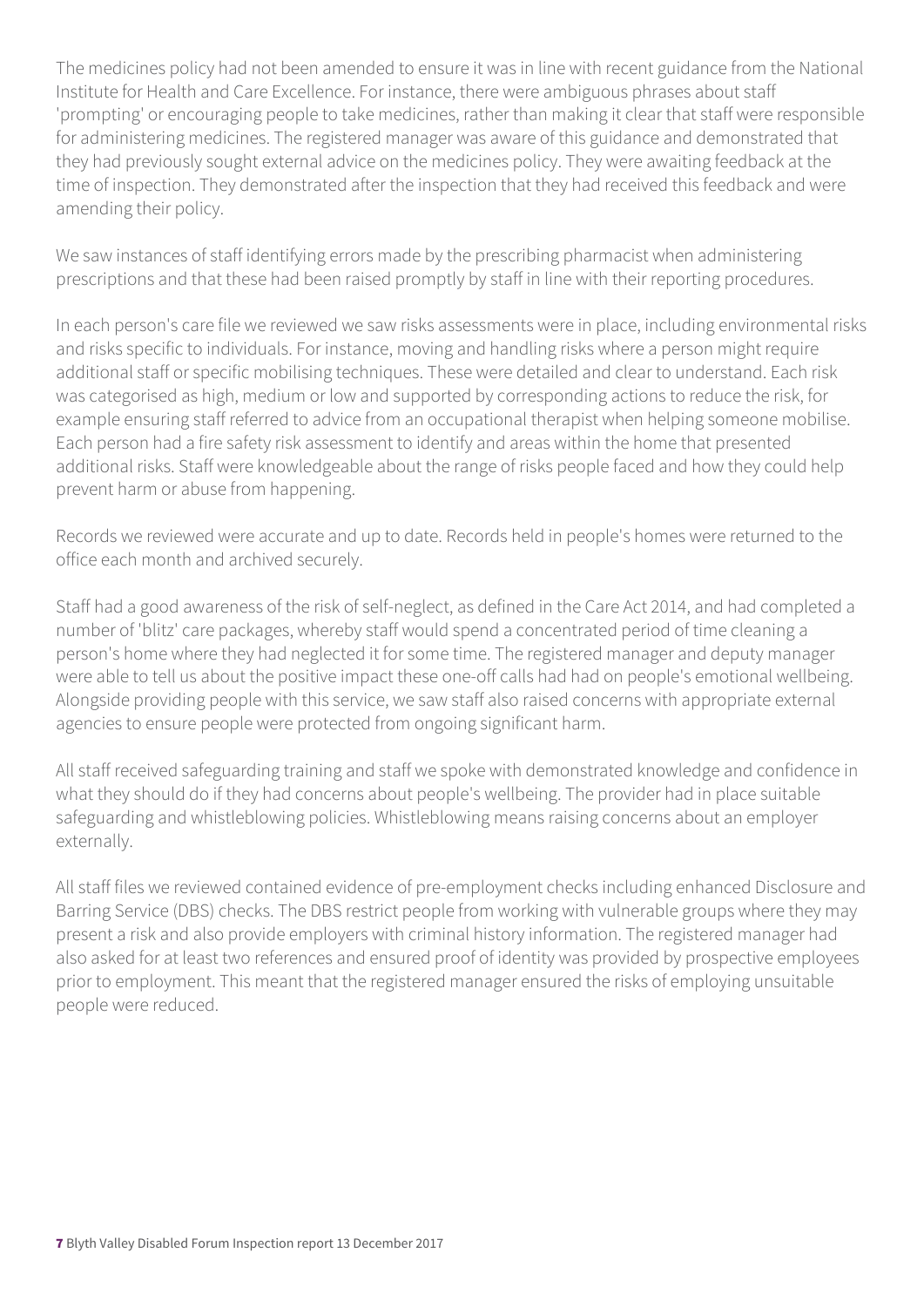# Our findings

In questionnaires returned to CQC, 23% of respondents stated they felt staff did not always stay the full length of time. When we spoke with people who used the service and their relatives, a significant majority told us that staff stayed for the agreed duration of care visits. People we spoke with stated, for example, "Oh yes, they stay for the allotted time," whilst relatives told us, "They never rush him and stay for the duration," and, "They usually stay the full amount of time and, if they don't, they make up for it." There was a strong consensus of opinion from the people and relatives we spoke with that carers were generally on time and stayed for the duration of calls, and that when this did not happen it was rare and, ordinarily, people were given advance notice of this by office staff.

We reviewed the care visit planning procedures, which were undertaken by three co-ordinator staff who worked well as a team. They ensured care visits were planned a week in advance so that people who used the service could be sent a list of which carers would be visiting them and when. People we spoke with confirmed they received this and that late changes were minimal. Care staff had company mobile telephones and both they and office staff confirmed communications between staff on care visits and in the office was strong. This meant, where there were last minute changes, they were well communicated.

The planning of the rota did not always factor in travel time between care visits. Whilst at times this presented no additional pressures on staff, for instance where the care calls were in the same street, there were occasions where this was not the case. For instance, one care call finished at 4pm in one area of Blyth but the next care call was due to start at 4pm at the other end of Blyth. We saw other instances of this. One staff member told us, "Sometimes it's a bit tight getting between calls – usually it's okay," whilst another said, "If I could change one thing it'd be travel time."

The National Institute for Health and Care Excellence (NICE) guidance, 'Home care: delivering personal care and practical support to older people living in their own homes (September 2015)' states providers should, "Ensure service contracts allow home care workers enough time to provide a good quality service, including having enough time to talk to the person and their carer, and to have sufficient travel time between appointments." We found, whilst this happened in the majority of cases, the provider could do more to ensure staff always had adequate time to get from one appointment to another. We recommend that the service considers current guidance regarding planning home care visits and reviews current practices on this basis.

People who used the service and relatives felt care staff were appropriately trained and skilled to care for them. One person said, "They are all well trained and know what they're doing when they come," whilst another said, "They definitely understand my needs and complete all the tasks properly." One relative told us, "Oh yes, the regular ones know what to do. They are good with the catheter." Other relatives gave examples of moving and handling proficiency demonstrated by staff and we saw this aspect of staff training was delivered by an external training provider.

The provider had in place an induction process which included all the training they considered mandatory.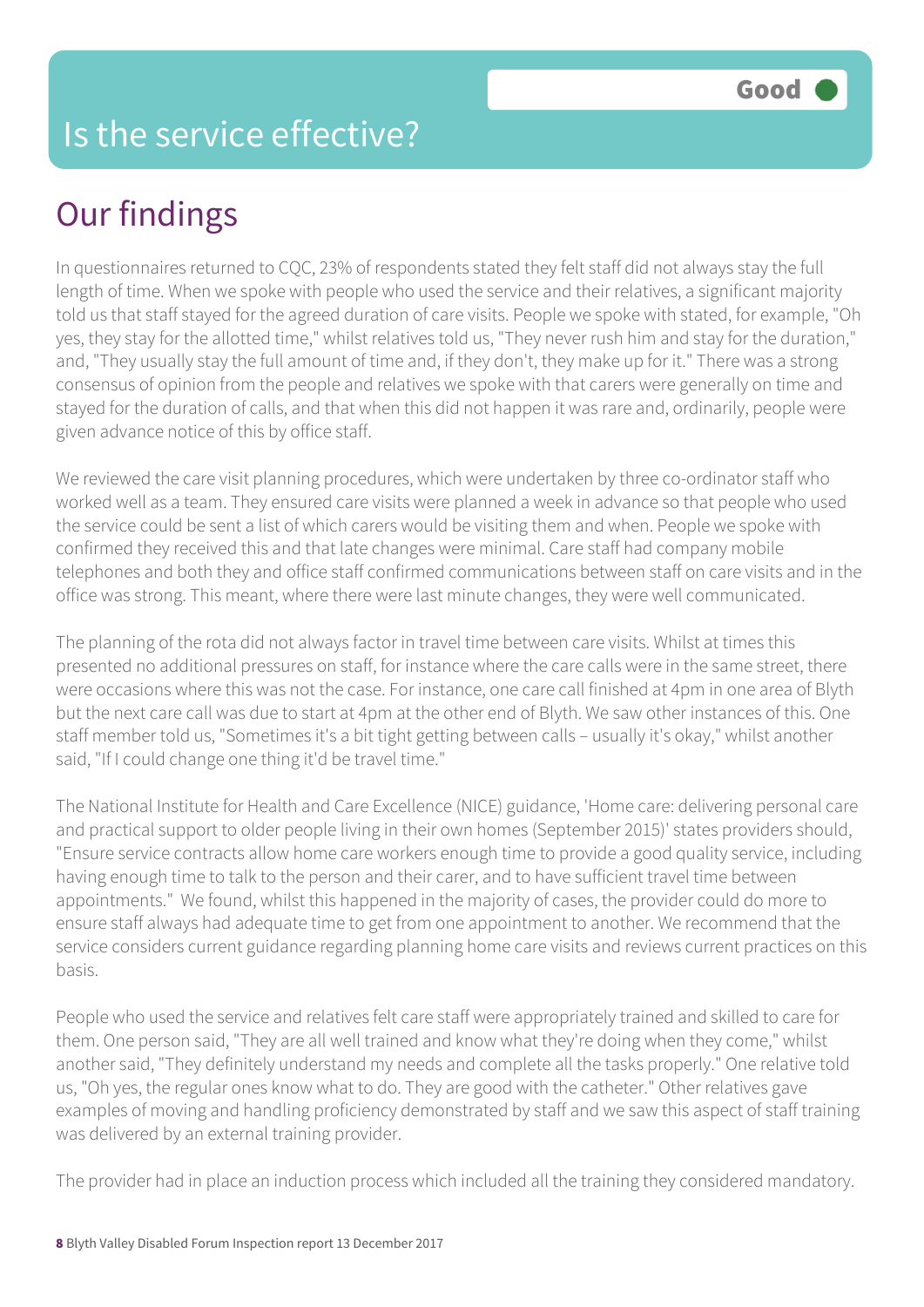This included safeguarding, fire safety, health and safety, food hygiene, first aid, dementia awareness, infection control, moving and handling and mental capacity awareness. Staff told us, for example, "There's loads of training and they check up on this with supervisions and spot checks." We found the provider's induction process to be in line with that experienced by staff and that staff were well supported to learn the skills required. Staff also confirmed they were well supported by senior colleagues to progress their vocational qualifications, such as an NVQ in social care. The deputy manager had included excerpts from key policies in the induction documentation to ensure staff, who signed to confirm they were aware of the service's policies, had sight of these. The induction process provided a suitable introduction to the provider's policies as well as the skills needed to perform the role. We saw the provider has also recently installed a resource centre in the building with a number of computers, meaning staff could complete distance learning courses when they visited. This had just been completed at the time of the inspection so the impact was as yet unclear but staff we spoke with were optimistic about it.

The Mental Capacity Act 2005 (MCA) provides a legal framework for making particular decisions on behalf of people who may lack the mental capacity to do so for themselves. The Act requires that as far as possible people make their own decisions and are helped to do so when needed. When they lack mental capacity to take particular decisions, any made on their behalf must be in their best interests and as least restrictive as possible. People can only be deprived of their liberty to receive care and treatment when this is in their best interests and legally authorised under the MCA. We checked whether the service was working within the principles of the MCA. Staff had received training in the MCA and displayed a good understanding of presuming capacity and communicating well with people to ensure they were able to make their preferences and interests known.

Staff gave examples of how they included people in decision making, for example people living with dementia who may need more support and encouragement to be involved in a decision. One staff member told us, "It's just a slightly different conversation. You can't always have an open question. If we're deciding what to have for breakfast I'll get out the different cereals or breads so they can see a range of options. It's better that way."

Other people who used the service confirmed they were supported to make decisions about meals based on their preferences. One person told us, "They are very good at encouraging me to be independent," whilst another said, "Meals are fine, yes, they are a whizz." One relative told us, "The carers encourage him to eat healthily but respect his choices" and another said, "She grazes so the girls tend to make her snacks rather than big meals." This meant people and their relatives had confidence in the ability of staff to support people to choose a diet of their preference.

With regard to how people's involvement in care decisions was recorded, this required improvement. There was a lack of clarity in care documentation regarding whether people had consented to the care they were receiving. For example, some care documents, which had a signature section for the person receiving the service, had been signed by a member of staff with a note stating, "[Person] unable to sign." It was not clear whether they had wanted to sign but were unable, or had merely not been asked. Similarly, other documents requiring signature by people who used the service had in the signature section, "Discussed with [person]." Again, it was unclear what this meant in terms of whether the person had given consent to the care plan set out. When we spoke with a significant number of people who used the service and their relatives, they all confirmed their consent had been sought for the care plan and individual decisions. This meant, whilst staff had regard to the need for consent, this was not always accurately documented. The registered manager agreed to review the MCA code of practice and ensure their documentation regarding consent was improved.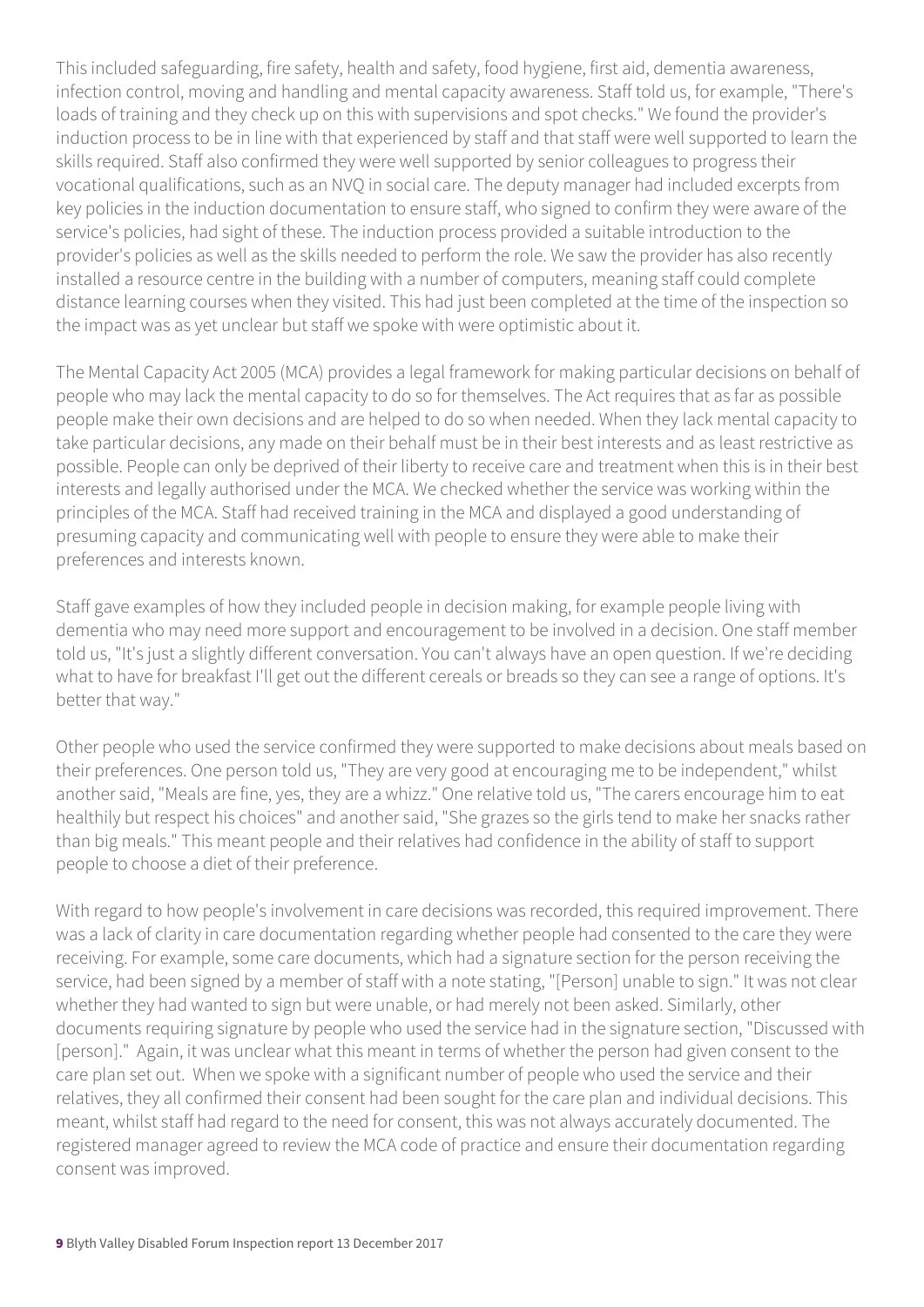## Our findings

People who used the service and their relatives provided consistently positive feedback about how staff treated them in a respectful, dignified and caring manner, and that they valued the relationships they had formed with staff. People told us, "Oh aye, we have some banter. They are all pleasant and there are no grumbly ones amongst them." Another said, "They are very kind and compassionate – we get on really well," and another, "The girls are lovely, great caring lasses and we have a good laugh." This balance of people feeling cared for but also able to express themselves comfortably was a theme in the feedback we received.

We saw a range of documentary evidence such as thank-you cards which detailed examples of compassion and dedication to people. One relative for instance wrote, "It was hard but without Blyth Valley Disabled Forum I would not have been able to cope…so many lovely, kind, professional carers."

The service's annual surveys' of customer satisfaction demonstrated people were for the most part satisfied with the support they received. Typical comments included, "There is always a smile when they come in and they are very helpful," and, "They make me feel comfortable even though I suffer from anxiety." Surveys returned to CQC contained similarly positive feedback, with a significant majority of respondents confirming they were introduced to staff before they began providing care. People who used the service and relatives confirmed they were introduced to carers prior to care visits beginning. This meant people had confidence in who was going to be visiting them and did not suffer unnecessary anxiety in this regard. The importance of maintaining a continuity of care was highlighted as an area of best practice for domiciliary care providers in guidance issued by the National Institute for Health and Care Excellence (NICE) in their publication, 'Home care: delivering personal care and practical support to older people living in their own homes' (September 2015).

People's dignity was upheld through staff who were respectful of their individualities and need for personalised approaches to communication. Relatives and people who used the service told us how staff spoke slowly with people where needed, or gave short, closed questions to people who could not take in complex information. One relative told us, "[Person] is not easy to understand but they take their time and are fine." People told us staff used discretion when providing help with personal care, for example, "They always respect your privacy and they always ask if they can go into the bathroom even if they've done it a million times hefore."

Care plans were written in a person-centred way and provided staff with detailed background information, including about people's religious beliefs. For instance, one person's religion was noted in their care file, along with some key facts about what this meant for the person who used the service, so that staff could be better and more sensitively informed.

People confirmed their consent was sought in day-to-day care interactions and that they were involved in their care planning. One person told us, "They come and check on me and look at the plan – I do all that too," whilst another said, "They come from the office to see me and they always keep me involved." Surveys returned to CQC indicated that all the vast majority of people who used the service felt involved in decision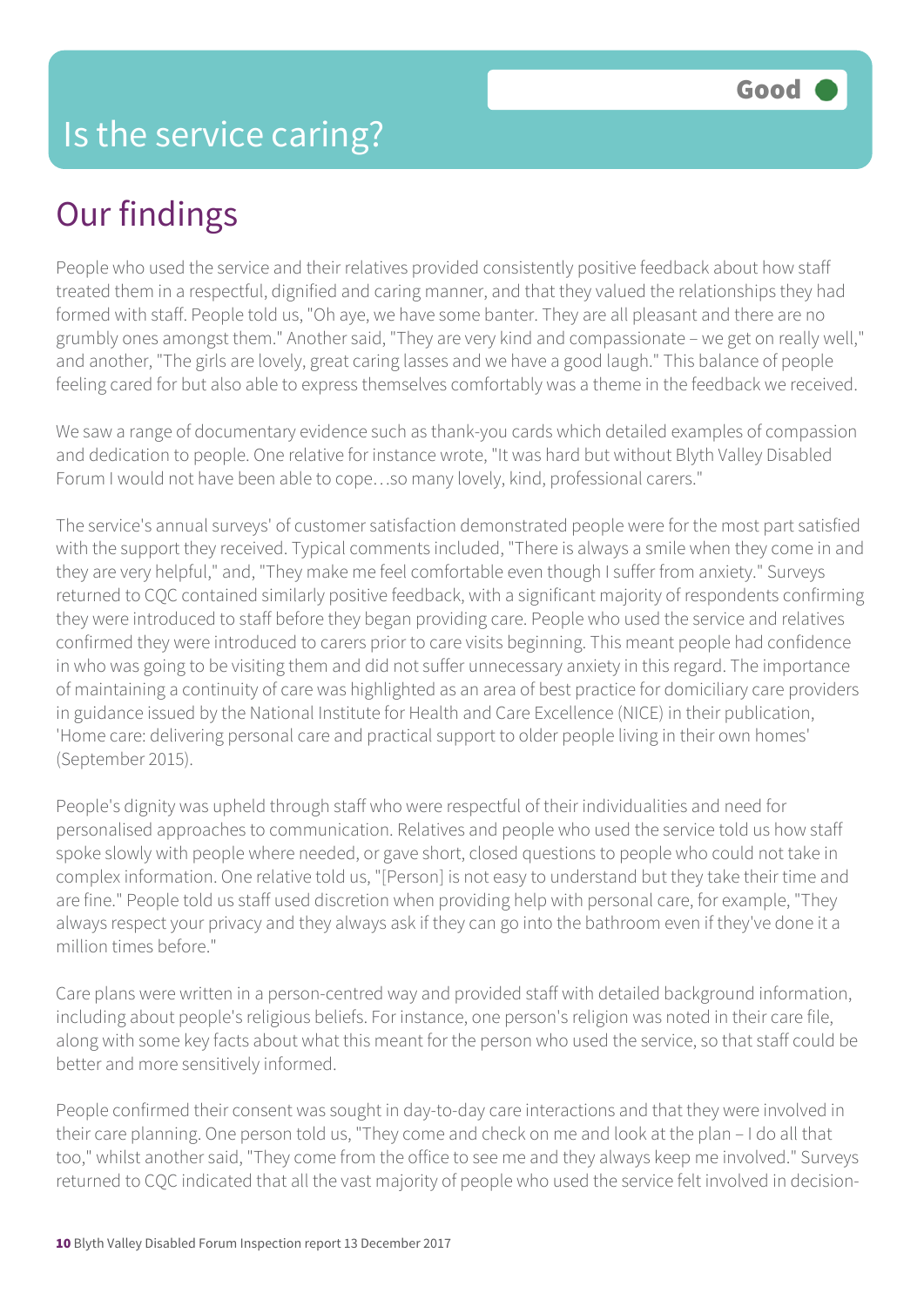making about their care and support needs.

We saw sensitive personal information was stored securely and archived promptly. This meant people's sensitive information was treated confidentially.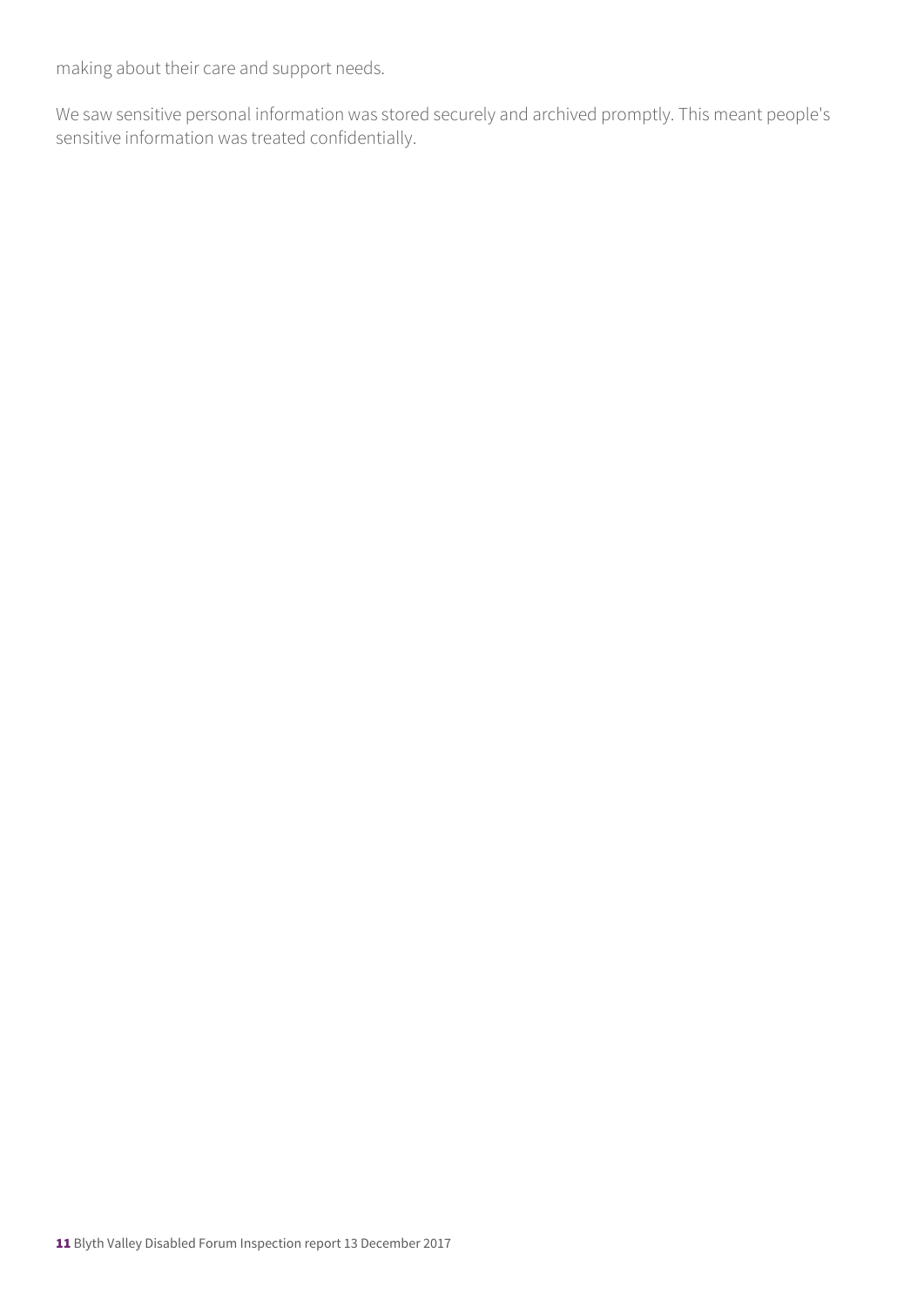#### Is the service responsive?

# Our findings

People's changing needs and preferences were listened to and acted on by care staff and office staff. People who used the service gave examples of where they had preferred or needed different times of visits, care staff or the type of care visit, and confirmed staff were amenable to this. One person said, "I'd had a problem with a particular carer and they fixed that immediately. The manager was sympathetic and said to me, 'It's really important you feel comfortable with your carers.'" Another said, "You only have to ring them" and was complimentary about the accommodating nature of both care staff and office staff.

Care records were sufficiently detailed for staff to understand people's life history, preferences, likes and dislikes. Each care plan had a 'Your Initial Care and Support Plan', which was more practical in terms of what task the person needed support with. There was also a 'The reasons why you need care and support', which gave more information about how that person required particular support by staff (for instance, with detailed information regarding mobility, medicinal needs and staffing levels required). There was also a 'Your life' section and 'What you want to achieve', which contained the kind of information useful for staff when understanding a person's character and personality, prior to meeting them, for instance, how independent they wanted to be, what the important things in life for them were.

People's needs were reviewed regularly. We also saw staff regularly assessed a range of input, such as advice from occupational therapist and nurses, to ensure people's care plans were accurate and responsive to the changing needs of people. This meant the provider ensured people's needs were reviewed to ensure they were receiving the right amount and type of care.

Care co-ordinator staff demonstrated a knowledge of staff backgrounds and people who used the service, meaning they had a good idea of which carers may be best suited to support people. Whilst this was not as formal as a 'matching' service, we found good examples of people sharing a rapport with their carers, for example a keen interest in football or a television show. Given the service often received requests to provide care and support packages at late notice, the fact they had regard to people's personalities and how they may or may not bond with staff was an area of strength, underpinned by a good continuity of staff.

One person who used the service told us, "Quite a while ago I did feel I needed to complain about one person – they sorted it out quickly though" and a relative said, "I did complain and it was resolved straight away so no problems." We saw the service had a clear and accessible complaints policy in place and a log to chart the type of complaints received and whether any trends were developing. A recent complaint we reviewed had been dealt with comprehensively by the registered manager. Surveys returned to CQC indicated that a significant majority (91%) of people who used the service knew how to make a complaint.

One external professional we spoke with told us how proactive staff had been in establishing a person's changing preferences and acting on those changes. They said, "The care organiser and carers were instrumental in arranging and working in partnership with myself and finance department in arranging a holiday. The care staff worked with the clients to keep them informed of the travel plans and supported them to ensure they had everything they needed for the holiday. Clients were very happy with the holiday[s]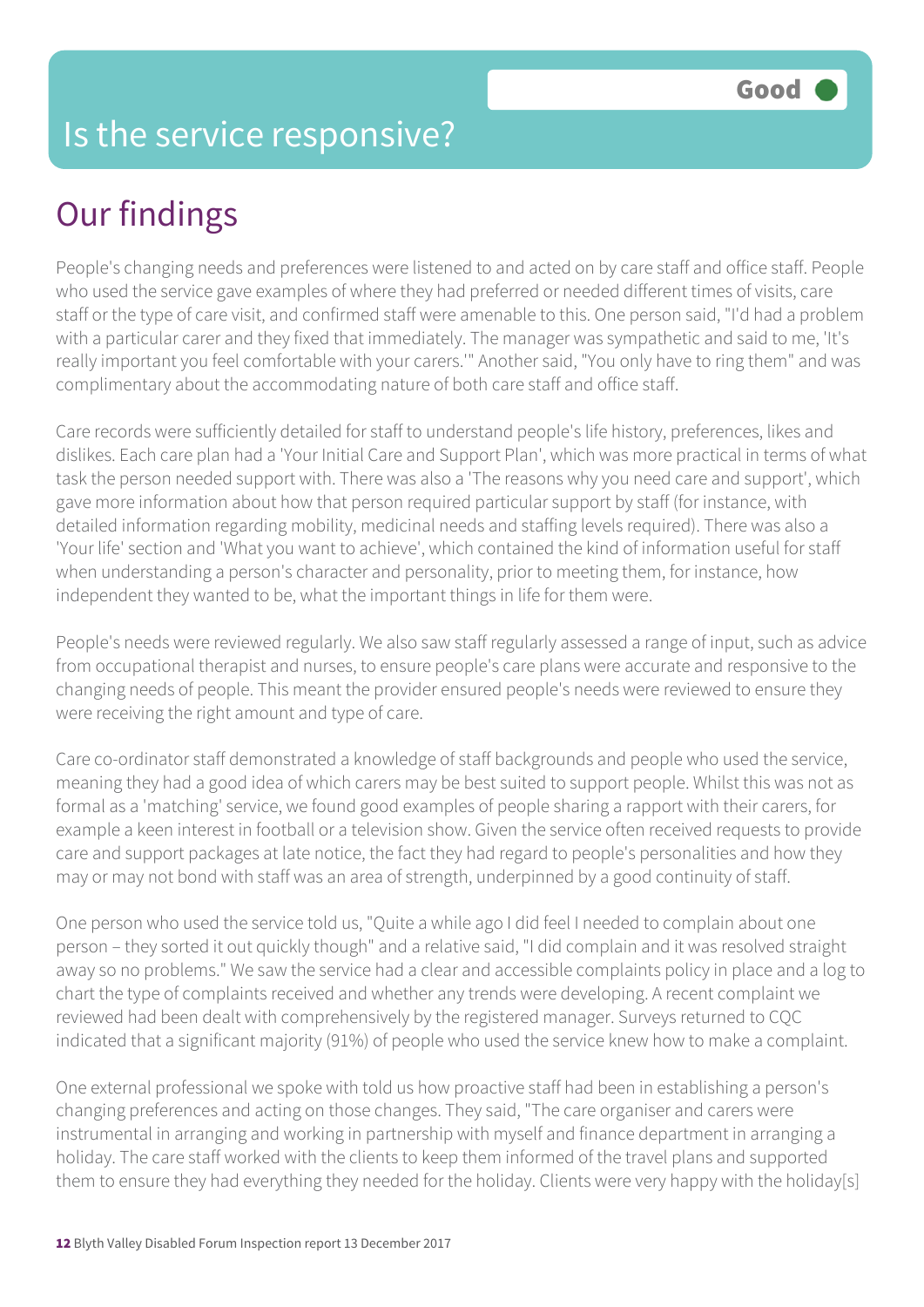and more importantly the support they received from care staff."

Nobody who used the service at the time of inspection was receiving end of life care but this was an area where the provider had been proactive, identifying which staff wanted to increase their skills and knowledge in this area and arranging additional training. We reviewed an archived care record and it demonstrated staff had worked alongside external nursing professionals to ensure people could be as comfortable as possible as they approached the end of their lives. We saw appropriate plans in the care files we reviewed, should people's needs change and they require end of life care. Where people wanted to make advance decisions about the type of treatment they were or were not comfortable receiving, we saw this had been documented in their care file and staff were aware of these preferences.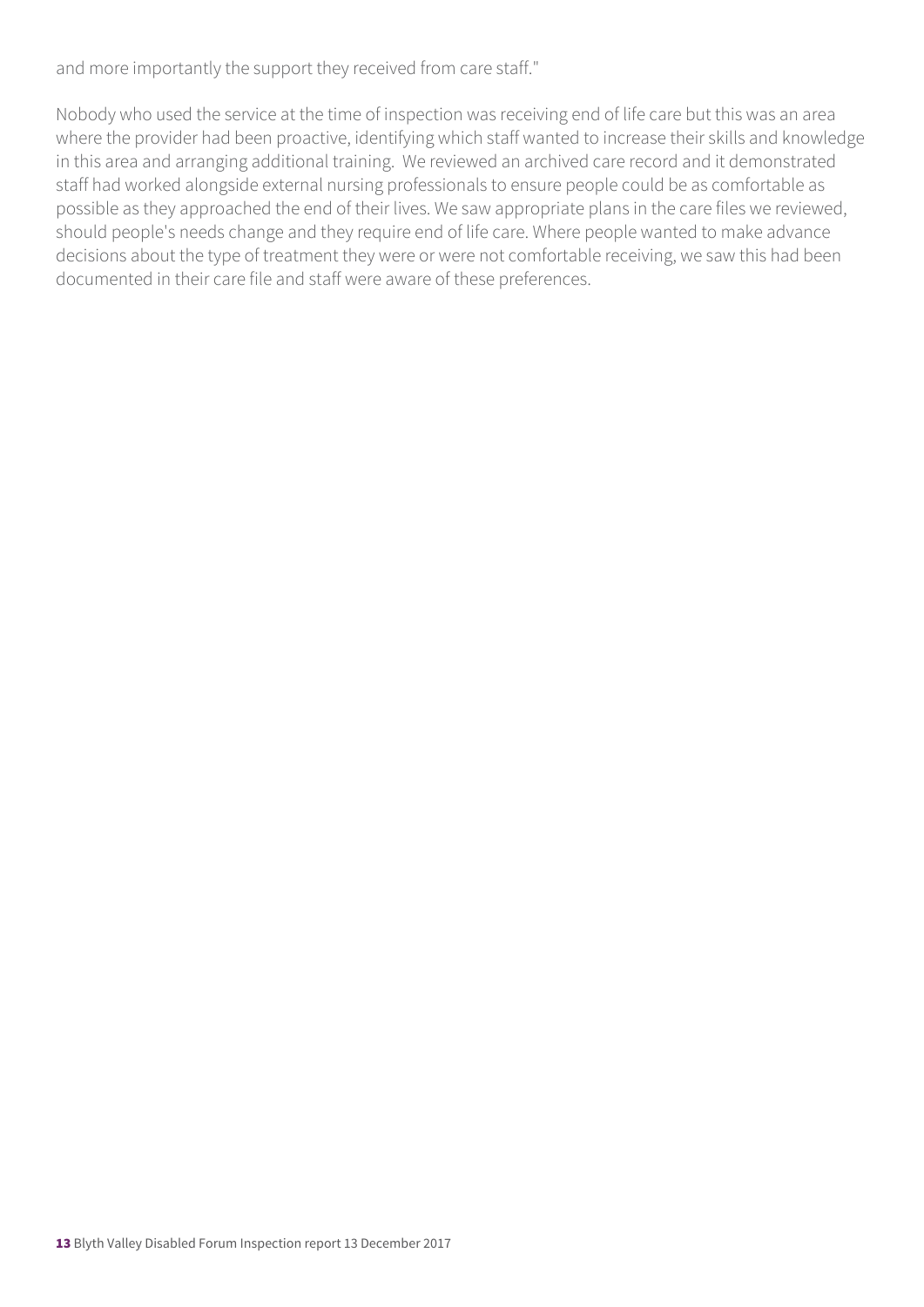#### Is the service well-led?

# Our findings

At the time of our inspection, the service had a registered manager in place. A registered manager is a person who has registered with the CQC to manage the service. The registered manager had relevant qualifications in adult social care and was supported by a deputy manager who had worked in a number of roles in the care sector previously and displayed a good working knowledge of people's needs.

All staff we spoke with, including office staff and care staff, expressed confidence in their management and confirmed they were approachable and accountable. One said, "I love my job and I'm well supported. I worked somewhere else but came back. There's always someone on call so you know you're never really alone." Another said, "They are open to suggestions – there's a suggestions box in the tea room – and they listen to you if you think a call needs more time or if someone needs different help. You don't feel isolated."

All staff we spoke with confirmed they felt part of a team and that they saw their peers regularly at team meetings. The registered manager acknowledged these meetings had occurred less frequently than previously and that they intended to address this. Staff also confirmed they received annual appraisals and regular supervisions where they could raise any concerns they had.

In staff questionnaires returned to CQC, all respondents agreed they felt confident they could raise any questions regarding practice with their manager, that advice was available, and that their views were taken seriously.

People who used the service and their relatives raised no concerns about the leadership of the service and were positive in their feedback. People who used the service we spoke with were in agreement, stating, "The office is very helpful but I don't have to ring them much," "I think they are well organised and I haven't had any problems with them," and, "You only have to ring them if you need anything – it's great."

Questionnaires returned to CQC indicated that 96% of respondents knew who to contact at the care agency should they need to, whilst a similar proportion of respondents felt the information they received from the service was clear and accessible.

External professionals we spoke with told us they found individual staff to be helpful and that the service was well-run. One told us, "I have always found them to be a caring, supportive company whose staff provide an excellent service to my clients." This meant all people we spoke with during the inspection felt the company was effectively run.

Quality assurance and auditing processes were not always coherent or well managed. We found there were some good overarching checks completed annually by the deputy manager to ensure the service had appropriate policies and systems in place. What was lacking however was regular managerial oversight of individual care records and information for the purposes of quality assurance. We asked the registered manager what processes were in place to check a sample of people's care records when they were returned to the offices on a monthly basis for archiving. The registered manager acknowledged there was no scrutiny